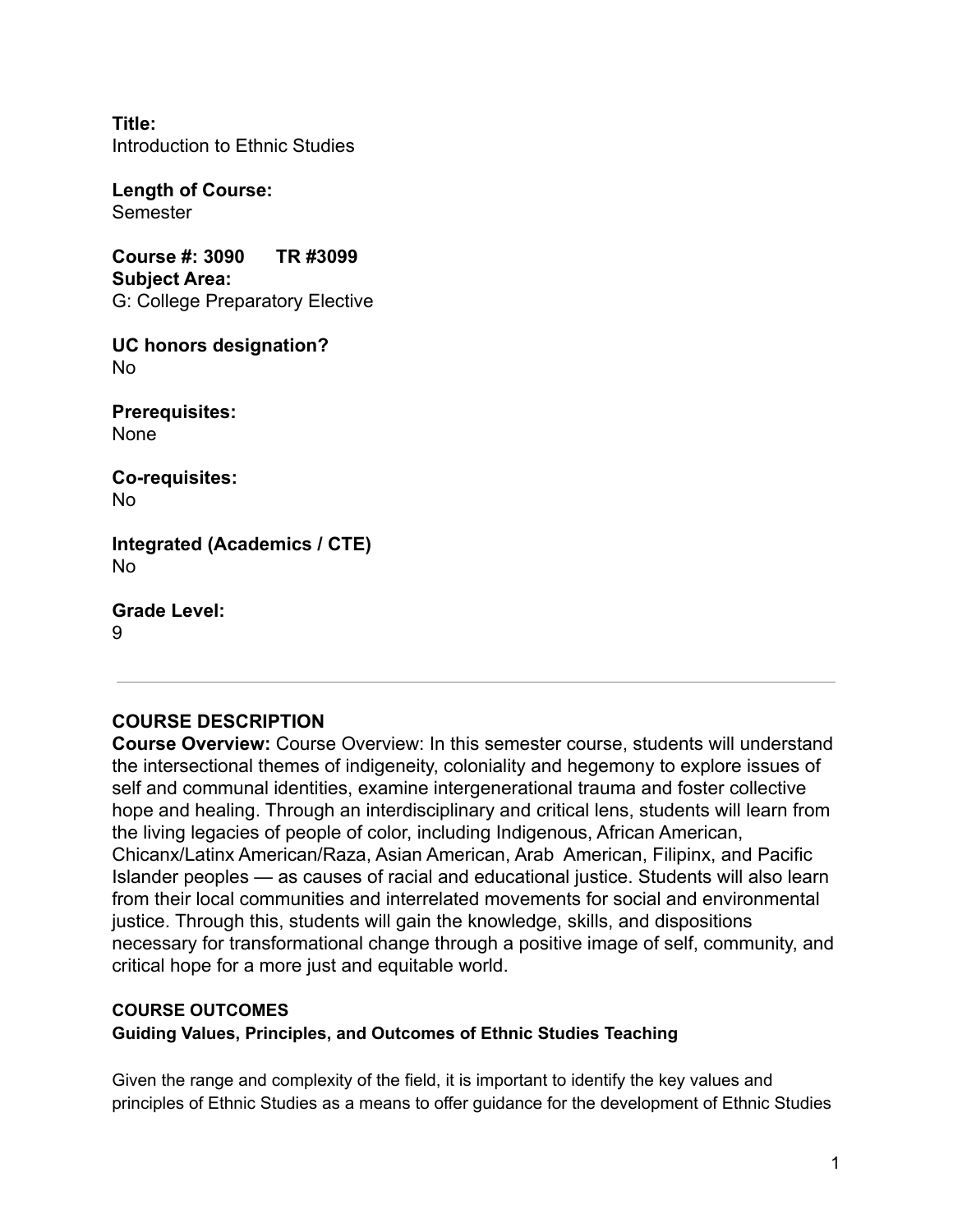courses, teaching, and learning. The foundational values of Ethnic Studies are housed in the conceptual model of the "double helix" which interweaves holistic humanization and critical consciousness. Humanization includes the values of love, respect, hope, solidarity, and is based on the celebration of community cultural wealth.

The values rooted in humanization and critical consciousness shape the following guiding principles for Ethnic Studies teaching and learning. These are the guiding values and principles each Ethnic Studies lesson should include. Ethnic Studies courses, teaching, and learning will:

- 1. *Cultivate* empathy, community actualization, cultural perpetuity, self-worth, selfdetermination, and the holistic well-being of all participants, especially Native People/s and people of color;
- 2. *Celebrate* and honor Native People/s of the land and communities of color by providing a space to share their stories of struggle and resistance, along with their intellectual and cultural wealth;
- 3. *Center* and place high value on pre-colonial, ancestral, indigenous, diasporic, familial, and marginalized knowledge;
- 4. *Critique* empire, white supremacy, racism, anti-blackness, anti-indigeneity, patriarchy, cisheteropatriarchy, capitalism, ableism, anthropocentrism, and other forms of power and oppression at the intersections of our society;
- 5. *Challenge* imperialist/colonial hegemonic beliefs and practices on ideological, institutional, interpersonal, and internalized levels;
- 6. *Connect* ourselves to past and contemporary resistance movements that struggle for social justice on global and local levels to ensure a truer democracy;
- 7. *Conceptualize*, imagine, and build new possibilities for post-imperial life that promote collective narratives of transformative resistance, critical hope, and radical healing.

~ R. Tolteka Cuauhtin, "The Ethnic Studies Framework, A Holistic Overview" in R. Tolteka Cuauhtin, Miguel Zavala, Christine Sleeter, and Wayne Au, eds. Rethinking Ethnic Studies (Milwaukee, WI: Rethinking Schools, 2019), 65–75. ~ Tara Yosso, 2005. "Whose culture has capital?" in Race, Ethnicity and Education, 8(1), 69–91. ~ Allyson Tintiangco-Cubales and Edward Curammeng, "Pedagogies of Resistance: Filipina/o Gestures of Rebellion Against the Inheritance of American Schooling," in Tracy Buenavista and Arshad Ali, eds., Education At War: The Fight for Students of Color in America (New York, NY: Fordham University Press, 2018), 233–238.

# **COURSE CONTENT --**

# **Pre-Unit (Draft): What is Ethnic Studies, why is it needed, and how can we create a more just and equitable world with it?**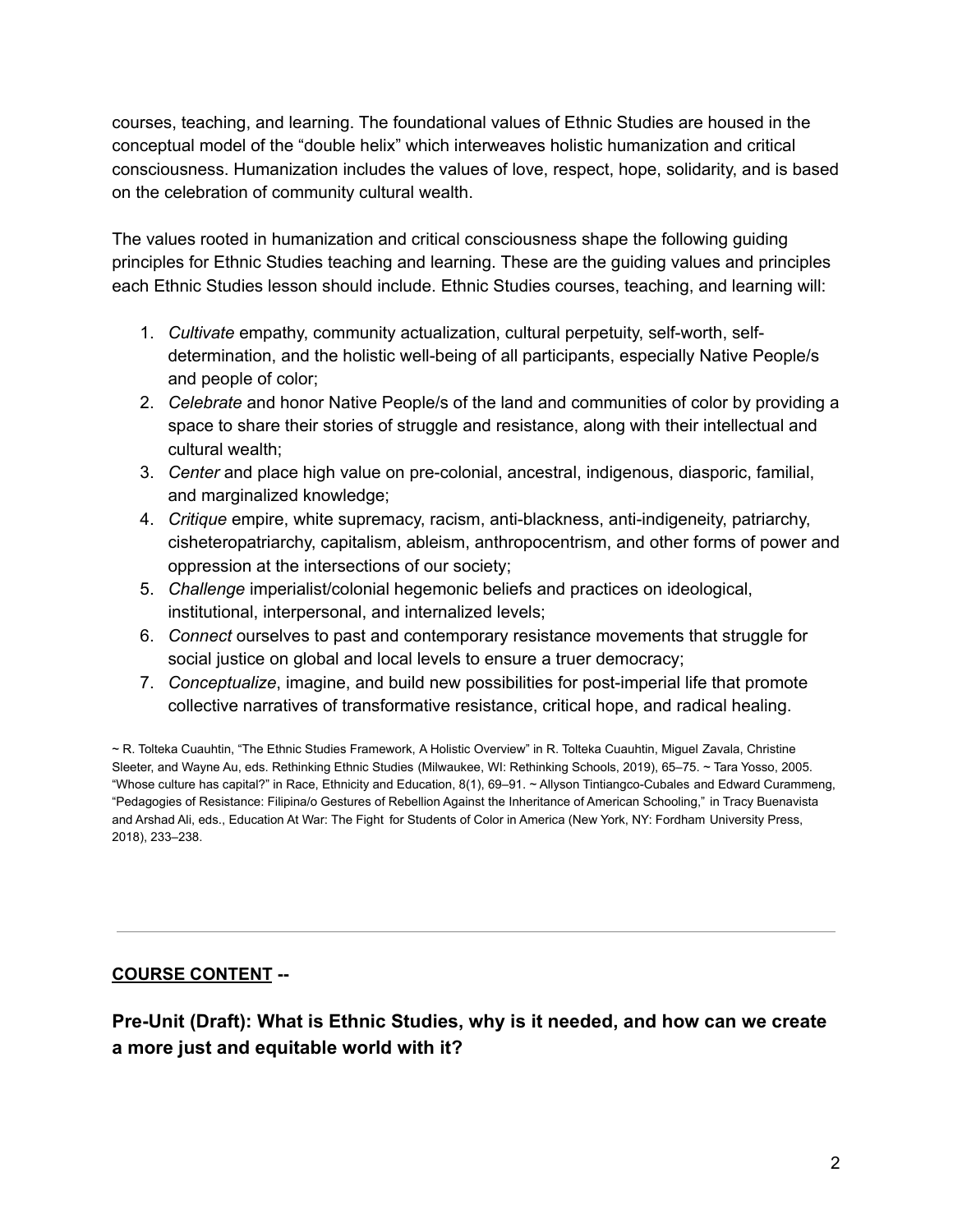- **● Day 1 Diagnostic Option:** *Census, Continents, and E.S. Guidepost Inquiries non-graded; just for data/diagnostic, and possibly autoethnographic purposes.*
- **●** *Intro to Humanization:* **The Ethnic Studies Community Unity and Solidarity Chant - You Are My Other Me**
- *● Intro to Critical Consciousness:* **The Biological Fallacy of Race and its Social Construction as a Tool of Ideological Oppression**
- **● The Real Life Education Situation as Institutional Oppression for Communities of Color: The Education Debt and Opportunity/Achievement Gap; Deficit Thinking and Internalized Oppression; Disconnection/Alienation.**
	- Ladson-Billings Jigsaw Reading; Data/Statistics Set
	- Roots Clip; Lena First Nations Clip; Walkout Clip; School to Prison Pipeline Clip
- **● So... What are we going to do about it?**
	- Community Self-Determination; Self-Community Actualization (Maslow/Blackfoot)
	- Use Our Multiple Intelligences and a Growth Mindset
	- Use Our Community Cultural Wealth and Transformational Resistance
- **● What is Ethnic Studies and Why Did It Emerge? The Reconnection to Our Education: Ethnic Studies Saves Lives**
	- Reclaiming race as a space of people of color empowerment in the 1960's-today: Black Power, Red Power, Brown Power, Yellow Power, White Allies in Solidarity
		- East LA Clips and/or Reading;
		- TWLF Video and/or Reading;
			- *Students of Color East LA to the Bay: The Birth of Ethnic Studies Role Play*
				- Also serves to introduce to the four racialized groups who birthed Ethnic Studies, its correlation with community movements of color, and shows how many white people are allies in solidarity with people of color and Ethnic Studies, including teachers at our school.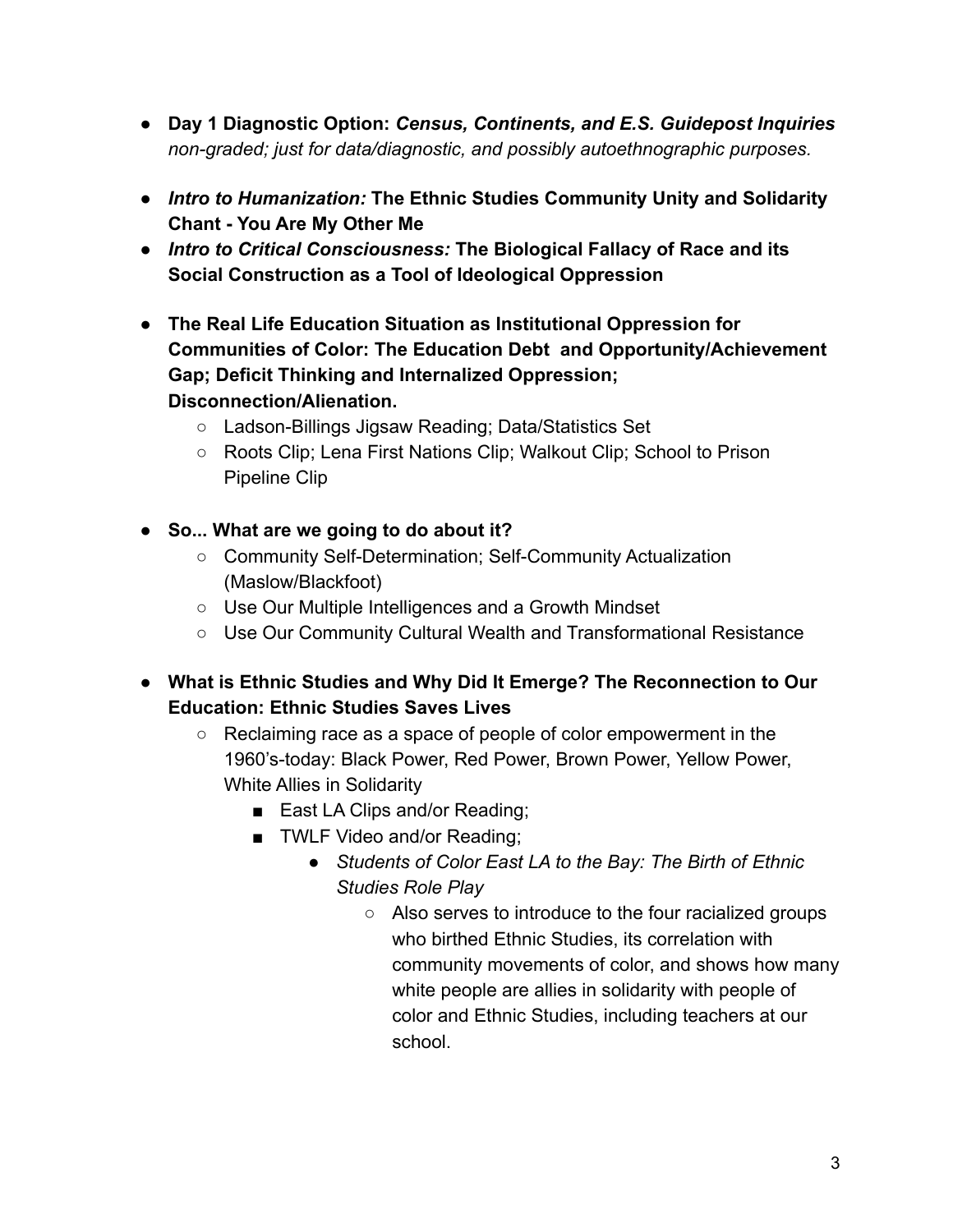### **UNIT ONE: Indigeneity & Active Roots (Past, Present, Futurity)**

**Overview:** This unit explores the power of time and place in creating contexts of the present. Students have opportunities to explore the local and Indigenous history of the land that situates their learning while simultaneously unpacking their own complex identities and the processes by which they are constructed. Students are introduced to the founding of the field of Ethnic Studies by youth of color, and their dignified struggle against oppressive schooling, beginning to grapple with the tensions of narratives, definitions, and institutions that shape these processes. Students experience humanizing practices of learning and being that have been present in many Indigenous traditions. Students will also have the chance to deepen their knowledge of their own pre-colonial to recent ancestry and cultural backgrounds in this introductory unit

**● Essential Question(s):** What is Ethnic Studies and how might our participation in the course positively impact our intellectual development, the improvement of our school culture, and increase our community pride? How do we define our various identities: cosmic, global, national, state, local, and ecological communities? How do social constructions affect us and how do we affect social constructions?

### **● Signature Assignments:**

- **○ Intersectional Rainbows:** Students will rank their various identities with corresponding colored strings to create intersectional rainbows. Gender, race, class, ethnicity, sexual orientation, beliefs, nationality, ability, age, etc. Students will compare and contrast their intersectional rainbows with their peers, while framing their discourse within the intersectionality paradigm as laid out by Kimberlé Crenshaw.
- **○ E.N.R.I.C.H. Identity Maps:** Students will examine the acronym E.N.R.I.C.H. and survey its various components: Ethnicity, Nationality, Race, Identity, Culture, Heritage. After having built upon basic definitions and connotations, students will personalize their own E.N.R.I.C.H. Identity Maps to display the social categorizations / various identities they embody.
- **○ Letter From an Elder:** Students write a letter to themselves from an elder of their choice. In that letter, their "elder" imparts wisdom and ancestral knowledge. Students reflect on the *cuentos, dichos,* and *remedios* that have served their family and share with their peers. They then create a collective mix of elder wisdom.
- **○ Lotería Card Project:** Students examine the narratives put forth in the popular Mexican bingo game, lotería. After engaging in a thorough critique of its tropes and its messaging, students create a social justice oriented counter-narrative by illustrating their own lotería card. Students will also accompany their illustration with a written critique of lotería narratives, an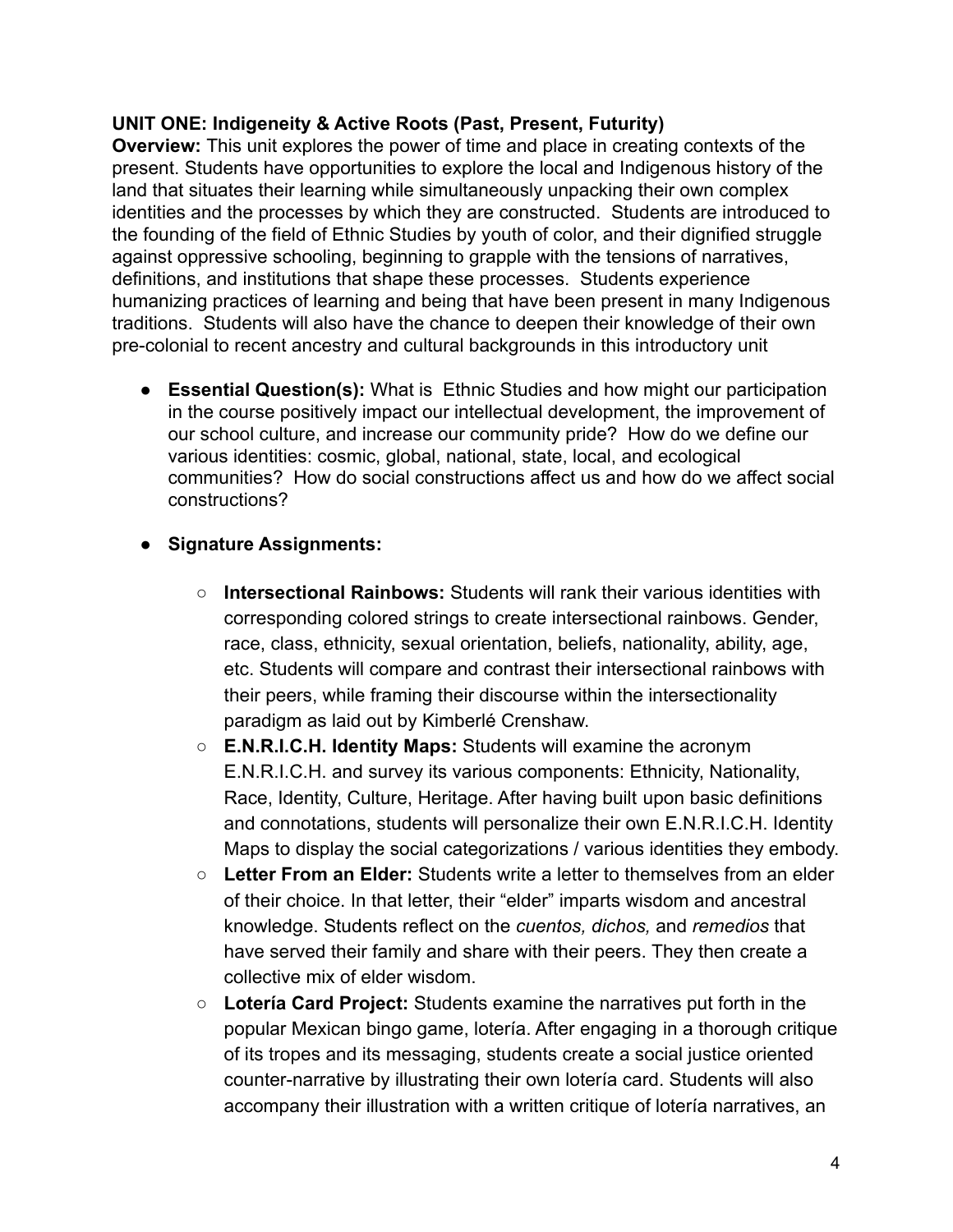analysis of the importance of counter-narratives, and an introduction to their illustration.

**● Summative Assessment:** 5 paragraph reflective essay focusing on various forms of identity and intersectionality in an educational context. Students will write a response to the following prompt: *What has been the most influential force in developing your educational identity? How do the concepts of identity, intersectionality, socialization, and self determination relate to who you currently are and who you hope to be in the future?*

# **UNIT TWO: Coloniality, Dehumanization & Genocide**

**Overview:** In this unit, students are reintroduced to the concepts and complex herstories of the dispossession of land from Indigenous peoples, the enslavement of African and Native peoples, the discriminatory and at times genocidal practices of settler colonialism towards cultural and ethnic groups deemed minorities. Students will unpack the legacy and continual impact of these histories within a local context, engaging in reflective dialogue with the community in which they live. Students will explore both the historical and present day erasure of culture and language as well the continual challenges to Indigenous and minority groups' cultural, political, and economic sovereignty and self determination.

**● Essential Question(s):** What is colonization? How has the colonial history of the United States and other areas impacted indigenous and marginalized communities? How does dehumanization and oppression work to maintain systems of dominance?

# **● Signature Assignments:**

- **○ Place Based Oral History:** Students will identify a family or community member to interview. Through this assignment, students will create interview questions that apply an Ethnic Studies framework to compare & contrast their interviewee's struggles and successes. Students will utilize multimedia technology, and leverage analytical reading and writing skills to help situate the lived experience of a community member within the context of local history. Students will learn and demonstrate historical thinking and narrative writing practices. These oral histories can be collected and connected to the community maps assignment. Collaborative opportunities with local historical societies, libraries, or archives are encouraged to be explored to assist students in the development of these oral histories.
- **○ Mock Trial, Genocide of Native Californians:** (Similar to the "Columbus on Trial" activity, could be expanded into "Colonialism on Trial" lesson sequence.) Students conduct a mock trial in which they charge various persons implicated in the crime of genocide against Native Californians. This activity focuses on systems of oppression, using the Spanish mission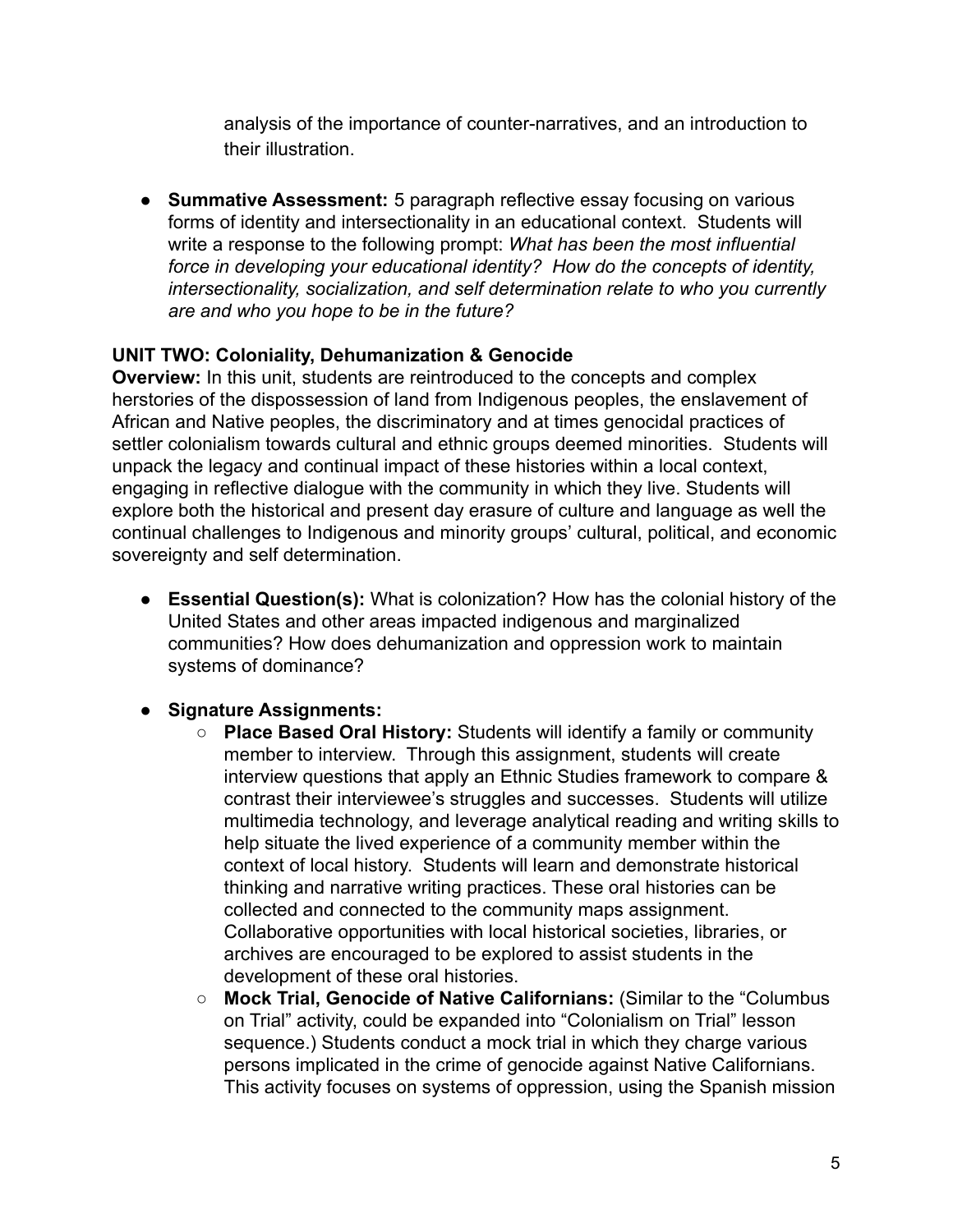system as an example. Students use the language of the United Nations Universal Declaration of Human Rights (UNUDHR) as a guideline.

- **○ Immigration Storybook:** Students will document the migration journey of an elder or immigrant of their choice and will display their migration narrative in the form of a children's storybook. Students will examine the role immigration systems play in shaping family histories, community wealth, and cultural shifts. Using this critical lens, students will analyze the border politics and coloniality of the U.S.-Mexico border.
- **○ Community Asset/Challenge Map:** Students will explore their local communities to identify the assets within them. These assets could include organizations, institutions, or any manner of collective or individual resources, activities, or perceptions of community that positively impact daily life for residents and the broader ecosystem. Students will create an interactive and multimedia map or equivalent geospatial representation that expresses an asset based analysis of the space students live and learn in. Students will also include a critical analysis of equity challenges juxtaposed to the assets on their community map representation. Student created maps can be both individually created or collaboratively constructed as a class.
- **● Summative Assessment: Asset Based Local Community History Research Project:** Students will engage in a project based learning experience designed to collect and synthesize local & community histories lost or misrepresented throughout time due to the impacts of settler colonialism. Students will engage in methods that expose them to historical investigation and autoethnographic research through databases, open web queries, archives, oral histories, and interviews. This project will be a student led inquiry into their ancestral legacy and community. This final project can present in a variety of mediums where students develop academic, technical, and artistic skill sets in the completion and demonstration of their learning.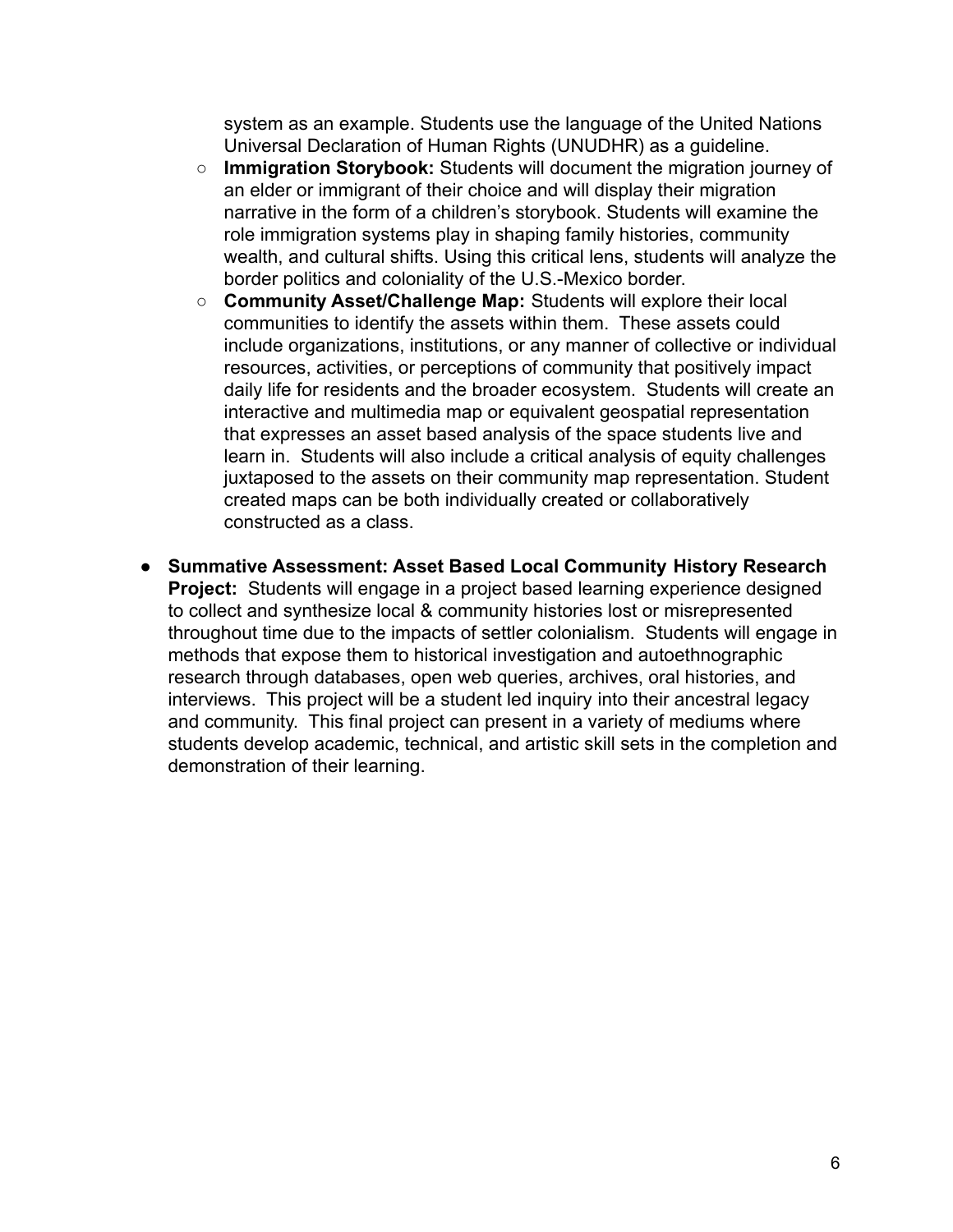### **UNIT THREE: Hegemony and Normalization**

**Overview:** This unit continues a critical analysis of power structures and dominant narratives at play in society. Students examine how political, economic, and cultural processes impact individuals and institutions ways that reinforce hierarchical and inequitable systems of power. Students dive deeper into the interplay of these processes to build more complex and nuanced understandings of power, privilege, oppression, and resistance. Finally the unit offers students an opportunity to connect their analysis of power structures to their lived experiences as individuals within the institution of schooling.

**● Essential Question(s):** How do systems of dominance and oppression continue to operate and reproduce themselves in today's current context? How does schooling play a part in the reproduction of societal inequities?

#### **● Signature Assignments:**

- **○ Mock Trial, Mexican Repatriation**: Students conduct a mock trial in which they charge various persons, institutions, and organizations in the illegal mass deportation of Mexicans, Mexican-Americans, and American citizens of Mexican descent during The Great Depression. Using a critical lens, students examine the socio-political motives of this racial expulsion and assess the consequences suffered by marginalized communities in East Los Angeles.
- **Critical Media Analysis Report:** Students will choose a local, national, or global current event and analyze different media outlets and perspectives on this event. With an emphasis on evaluation of source credibility, bias, narrative framing, and analysis of the broader dominant narratives at work, students will write a comparative analysis of the sources they choose to examine. The report will include their own assertions and commentary on the event and its significance to their own lives.
- **○ "Grasping at the Root" School-to-Prison Pipeline / Prison-Industrial Complex Analysis:** Students will conduct a comparative analysis of the school-to-prison pipeline and prison-industrial complex by "grasping at the root" of these two phenomena. Students will examine the historical origins of these trends and survey the hegemonic structure they seek to establish.
- **Ideal School Project:** Students will collectively design an "ideal school," they will provide an in depth analysis of Paolo Freire's "10 tenants of the banking model of education " and will curate new guidelines for a liberatory, humanizing education. Students will assess student-staff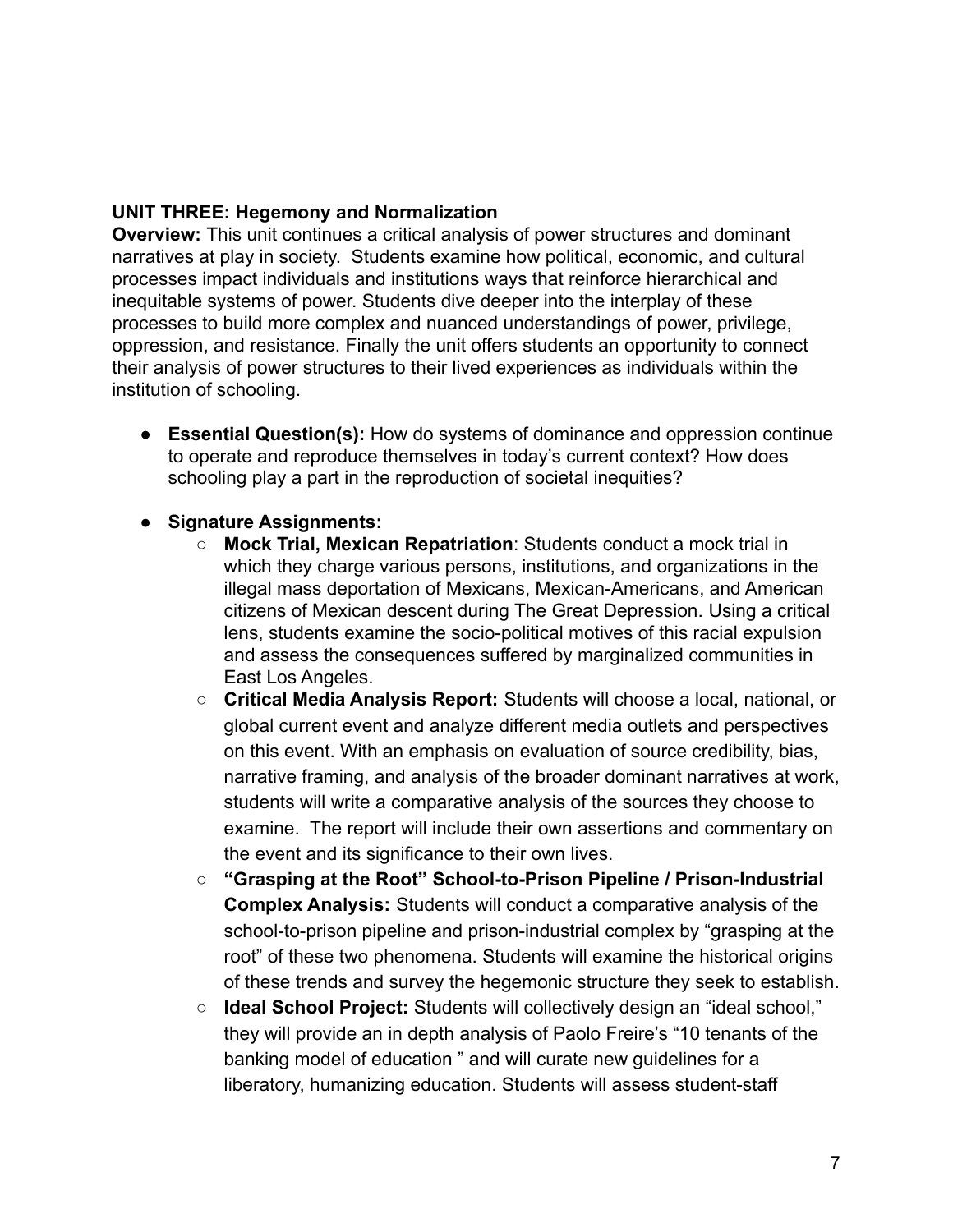relations, social stratification in learning institutions and disciplinary methods in schools.

 $\cap$ 

**● Summative Assessment: A Different Perspective Essay:** Students will attempt to synthesize their understanding of the power of dominant narratives throughout history and current day mass media platforms and their importance in reproducing stereotypes that impact social policy and perception. Students will choose a single narrative about a historical event or stereotype about a group in society that they have been affected by and write a reflective essay examining their biases and actions. They will be encouraged to pose alternative explanations and questions to help them imagine a more complex narrative that is more informed by research and first hand experience with an intention to understand and value real or perceived differences.

**UNIT FOUR: Decolonizing, Regeneration, and Transformational Resistance:** This unit aims to bring together a deepened sense of critical consciousness and agency for students as they move towards a culminating community action research project. Students will explore the concept of transformational resistance to oppression through examination of the myriad of ways humans have expressed self determination and critical hope in the contexts of domination.

**● Essential Question(s):** How can education lead towards transforming both individuals and institutions to be more equitable and justice oriented? What challenges and opportunities exist in your communities and how can you be an agent of change?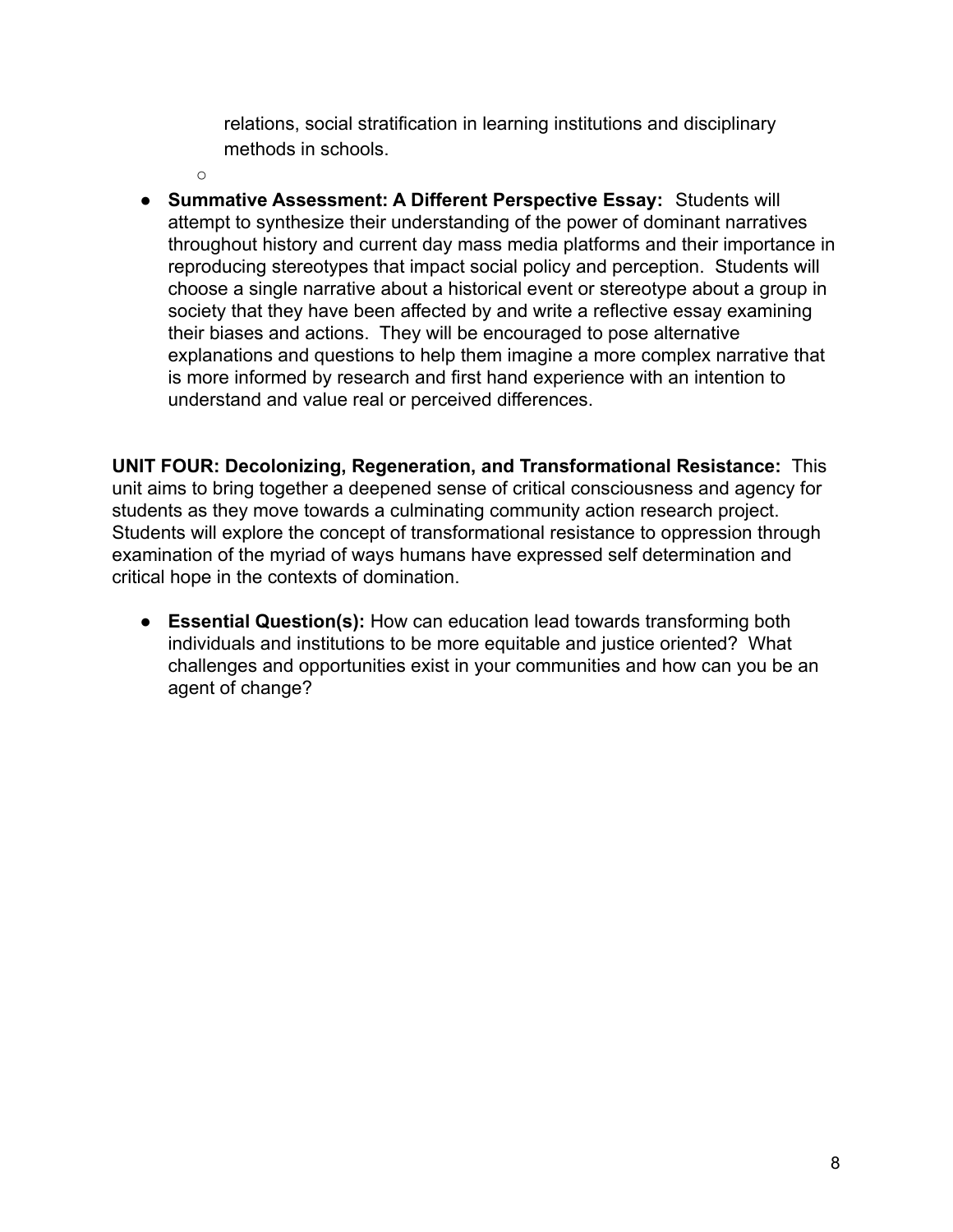- **● Signature Assignments:**
	- **○ Art As Resistance:** Students will survey resistance art created by scholar-activists, organizers, and creatives. This can take the form of graffiti, songs, *actos,* and other pieces created to resist oppression, call attention to injustice, and foster critical consciousness. Students will survey this art juxtaposing the "four I's of oppression" with a liberatory and regenerative framework.
	- **○ Cultural Pop-Up Book Project:** After reading and analyzing a self chosen work of underrepresented, misrepresented, or banned cultural literature, students will create a popup book that analyzes and celebrates their own shared heritage with that of the author. The pop up books will first center on a historical and literary analysis of their chosen text. Then students will construct pop up books that speak to the ways in which this literature has survived and thrived in marginalized cultural spaces. Students will be encouraged to draw upon their own experiences and family/cultural traditions to construct a pop up book that celebrates their own "funds of knowledge" and communicates an empowered narrative.
	- **○ Qualitative/Quantitative Survey OR Cost Benefit Analysis Infographic:** Students will formulate and conduct original research that helps them analyze a chosen issue of equity and injustice in their community. Students will learn how to create research and survey questions, understand bias, and conduct community based action research. After collecting and analyzing data from the community, students will design and create an infographic that helps communicate their findings with a broader audience.

#### **● Summative Assessment: Y.P.A.R. Project:**

Students will engage in a self determined action research project that centers on a local issue of importance. Students will draw on their semester's work of collecting local stories and identifying community issues to design an action plan to address one of their main concerns. Students will utilize a participatory action research methodology to design awareness and/or solutions to a specific community concern. This campaign will be shared beyond the classroom and will offer students opportunities to act with agency in local spaces and critically reflect on their experiences.

#### **Course Resources:**

#### **Selected Chapters and Excerpts from Texts:**

*●* In Cuauhtin, R. T., In Zavala, M., In Sleeter, C. E., & In Au, W. (2019). *Rethinking ethnic studies.* Milwaukee, Wis: Rethinking Schools Press.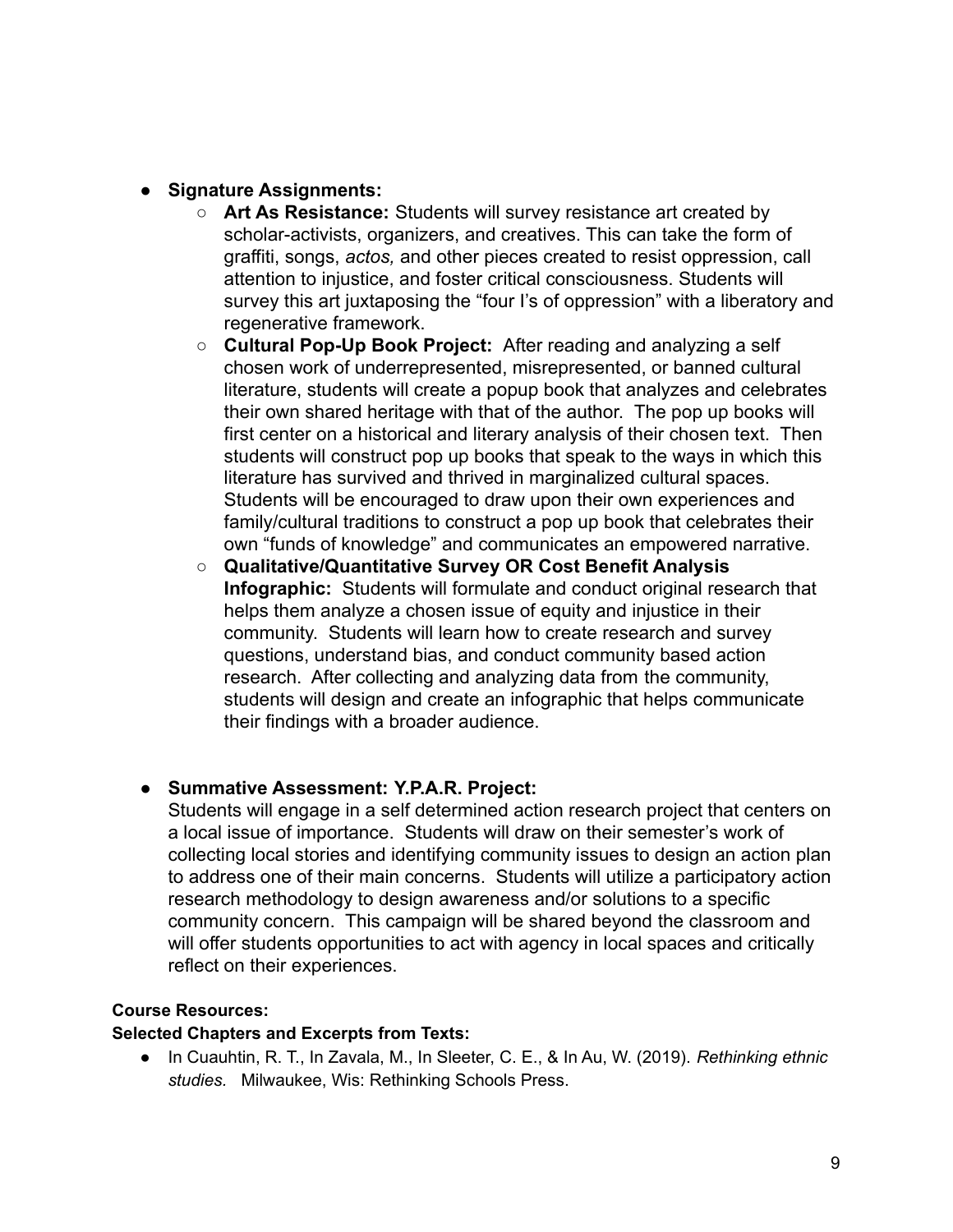- *●* Zinn, H., & Arnove, A. (2017). *A people's history of the United States.* New York: Harper **Collins**
- *●* Freire, P., Ramos, M. B., Macedo, D. P., & Shor, I. *(2018). Pedagogy of the oppressed.*New York: Bloomsbury Academic
- *●* Bigelow, B., & Peterson, B. (2002). *Rethinking globalization: Teaching for justice in an unjust world.* Milwaukee, Wis: Rethinking Schools Press.
- *●* Dunbar-Ortiz, R. (2015)*. An indigenous peoples' history of the United States.* Boston Beacon Press.
- *●* Davis, M., Akers, C. J., & Smith, M. F. (2011). *No one is illegal: Fighting racism and state violence on the U.S.-Mexico border.* Haymarket Books
- Mize, R. L. (2018). *Latina/o studies*. Polity.
- Hooks, B., & Henry Holt and Company. (2006). *Killing Rage: Ending racism.* New York: Henry Holt and Company.
- Anzaldúa, G. (2012). *Borderlands: The new mestiza = la frontera.* San Francisco : Aunt Lute Books
- Gonzales, R. C. (1967). *I am [Joaquin:](http://www.latinamericanstudies.org/latinos/joaquin.htm) An epic poem*. La Causa Publications.
- Yosso, Tara J., & Yosso, Tara J. (2006). *Critical race counterstories along the Chicana/Chicano educational pipeline (Teaching/learning social justice)*. New York: Routledge.

# **Scholarly Articles:**

- Yosso, T. J. (January 01, 2005). Whose culture has capital? A critical race theory discussion of community cultural wealth. Race Ethnicity and Education, 8, 1, 69-92.
- Solorzano, D. G. D. D. B. (October 01, 2001). Examining transformational resistance through a critical race and LatCrit theory framework: Chicana and Chicano students in an urban context. Educational Administration Abstracts, 36, 4, 411-568.

# **Journalistic Articles:**

- Washington trained Guatemala's killers for decades. (2019, January 24). The Nation. <https://www.thenation.com/article/archive/border-patrol-guatemala-dictatorship/>
- *Border patrol beat, sexually assaulted, and denied medical care to immigrant children, ACLU says* — CORRECTED IMAGE. (2018, May 25). Vice. [https://www.vice.com/en\\_us/article/4353eq/border-patrol-beat-sexually-assaulted-and-de](https://www.vice.com/en_us/article/4353eq/border-patrol-beat-sexually-assaulted-and-denied-medical-care-to-immigrant-children-aclu-says?fbclid=IwAR3NB4mWqBobxioxGHH4BB5VHmbVkgQl0wJwKoFw6lecSwkUX-lBlnXN4wk) [nied-medical-care-to-immigrant-children-aclu-says?fbclid=IwAR3NB4mWqBobxioxGHH4](https://www.vice.com/en_us/article/4353eq/border-patrol-beat-sexually-assaulted-and-denied-medical-care-to-immigrant-children-aclu-says?fbclid=IwAR3NB4mWqBobxioxGHH4BB5VHmbVkgQl0wJwKoFw6lecSwkUX-lBlnXN4wk) [BB5VHmbVkgQl0wJwKoFw6lecSwkUX-lBlnXN4wk](https://www.vice.com/en_us/article/4353eq/border-patrol-beat-sexually-assaulted-and-denied-medical-care-to-immigrant-children-aclu-says?fbclid=IwAR3NB4mWqBobxioxGHH4BB5VHmbVkgQl0wJwKoFw6lecSwkUX-lBlnXN4wk)
- *U.S. placed immigrant children with traffickers, report says.* (2016, January 29). The New York Times - Breaking News, World News & Multimedia. [https://www.nytimes.com/2016/01/29/us/politics/us-placed-immigrant-children-with-traffic](https://www.nytimes.com/2016/01/29/us/politics/us-placed-immigrant-children-with-traffickers-report-says.html) [kers-report-says.html](https://www.nytimes.com/2016/01/29/us/politics/us-placed-immigrant-children-with-traffickers-report-says.html)
- *ICE detention center says it's not responsible for staff's sexual abuse of detainees.* (2018, November 6). American Civil Liberties Union. [https://www.aclu.org/blog/immigrants-rights/immigrants-rights-and-detention/ice-detentio](https://www.aclu.org/blog/immigrants-rights/immigrants-rights-and-detention/ice-detention-center-says-its-not-responsible?fbclid=IwAR3-5W9HSQMM4wyvopEbK2_TX73p2ccclmdVCdvPyU4qcBErVpr4F58Nqv4)